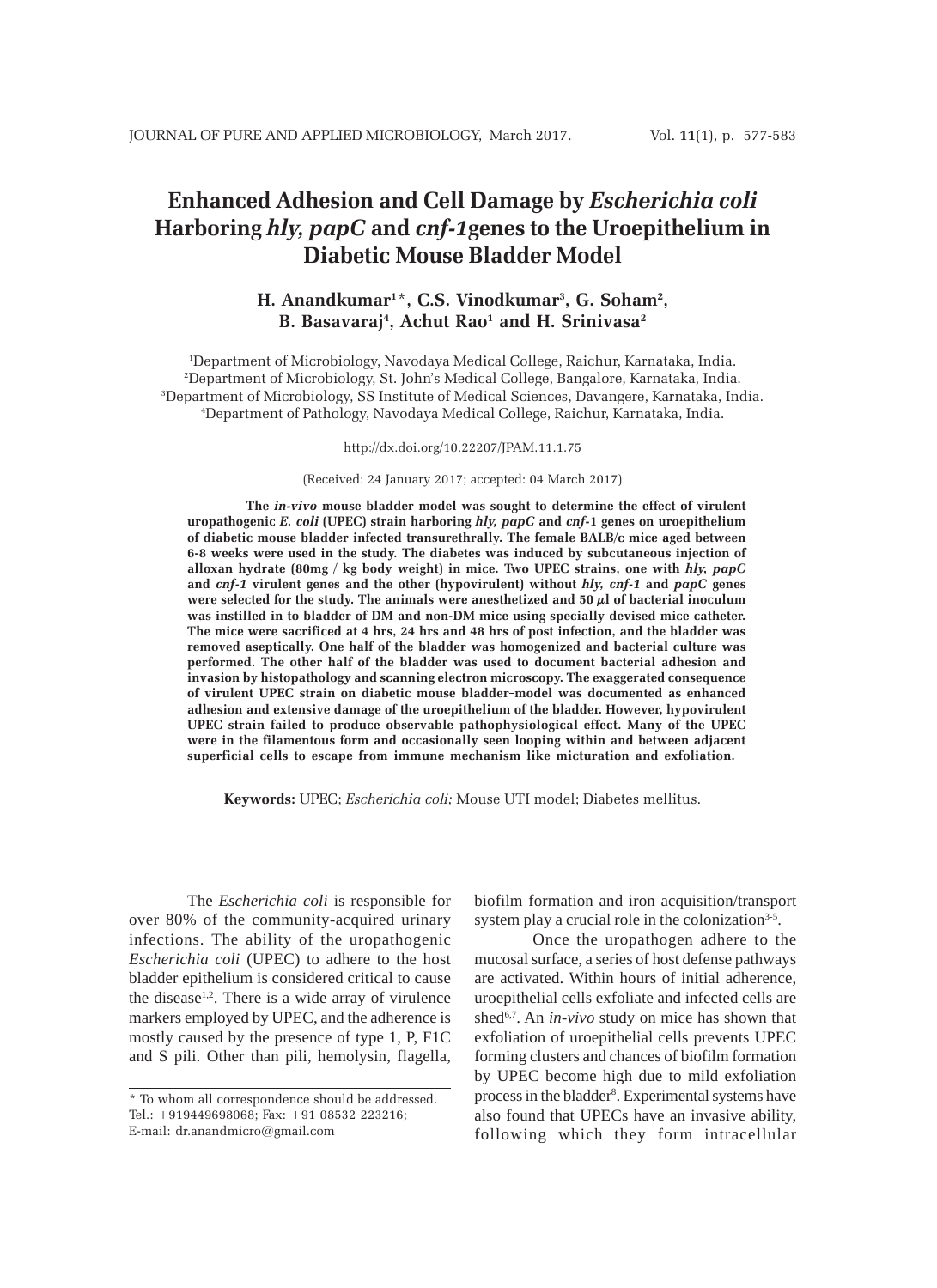communities helping them to escape from both host innate and adaptive response and facilitate further dissemination<sup>9</sup>.

The diabetics are more prone to infection and these infections are more severe than in nondiabetics. In patients with poor glycemic control, cystitis, ascending infections leading to pyelonephritis, emphysematous complications and renal and perinephric abscesses are well recognized<sup>10</sup>. Many hypotheses have attributed to the increased UTI in patients with diabetes mellitus, such as glycosuria, impaired function of neutrophils, functional abnormalities of the urinary tract; however, these theories have inadequately understood $11, 12$ .

In the present *in-vivo* mouse cystitis model study, we sought to determine the effect of virulent UPEC strain having *hly, papC,* and *cnf-1* genes on the bladder uroepithelium of diabetic mouse infected transurethrally.

### **MATERIALS AND METHODS**

### **Ethical clearance**

The present study was performed in accordance with the guidelines of National Institutes of Health for the care and use of experimental animals in the research, and the protocol of animal experiment has been approved by the Institutional Animal Ethical Committee, Navodaya Medical College, Raichur, Karnataka. **Maintenance of Mice**

The female BALB/c mice aged between 6-8 weeks were housed five in each cage, fed with pellets and tap water. They were housed under controlled environment with temperature of 23°C  $(\pm 2^{\circ}C)$ , humidity 50%  $(\pm 5\%)$  and 10-12 hours of light and dark cycles. For anatomical reasons, only female mice were used.

# **Induction of diabetes mellitus in mice**

The diabetes was induced by subcutaneous injection of Alloxan hydrate (LOBA CHEMIE PVT LTD, Mumbai) in mice, 80mg / kg body weight, after 12 hrs of fasting. The fasting blood sugar level was evaluated by Glucometer (SD Fine chemicals) after 3 days of the induction. Following the initial injection of alloxan, if the mice blood glucose level falls below 300 mg/dl, a second dose of alloxan was given to maintain blood sugar level above 300 mg/dl during the study period<sup>15</sup>.

#### **Selection of strains**

The molecular characterization of UPEC strains were done by PCR amplification using the primers previously described by Johnson and Stell $16$ .

Two UPEC strains selected for the study were from symptomatic UTI patients, and strains having following characteristics were selected for the study and inoculated in DM and non- DM mouse model transurethrally:

1. Uropathogenic *E. coli* with *hly, cnf-1* and *papC genes*, and belonging to (extraintestinal) phylogenetic group B2 (Virulent strain).

*2. Uropathogenic E. coli* without *hly, cnf-1* and *papC* genes, and belonging to (intestinal) phylogenetic group A (Hypovirulent strain). **Inoculum Preparation**:

These Bacteria were inoculated from nutrient agar deeps in to BHI broth and incubated at 37OC.

Fresh bacterial cultures were pelleted by centrifugation (2000 x g for 20 minutes), and resuspending in PBS and diluted appropriately to yield 50 µl inocula of 1-2 x 10<sup>7</sup> Colony Forming Units (CFU)/ml.

#### **Mouse model of UTI**

The preparation of urethral catheter and inoculation procedures to induce UTI in mice model was followed as per Johnson DE *et al* protocol<sup>17</sup>. Briefly, the mouse urinary bladder was voided by gentle massage over bladder (lower abdomen) before infection. A drop of urine was collected directly at urethral orifice with a calibrated loop, and by spreading on the surface of Mac Conkey agar plate sterility was tested. The mice urine showing bacterial count  $>10^2$  per ml were excluded from the study.

The animals were anesthetized by injecting 0.05 ml of Ketamine intraperitoneally (50mg/ml). The 50 µl of inoculum prepared was instilled in to urinary tract through a soft polyethylene catheter (Outer diameter 0.61mm) adapted to a 0.4 x 20 mm needle on a tuberculin syringe. After injection, the catheter was immediately withdrawn, and no further manipulation was performed<sup>17</sup>. Control animals were injected with 50 µl of sterile PBS transurethrally.

Out of 26 female mice selected for the study, a group of 13 were injected with alloxan

J PURE APPL MICROBIO*,* **11**(1), MARCH 2017.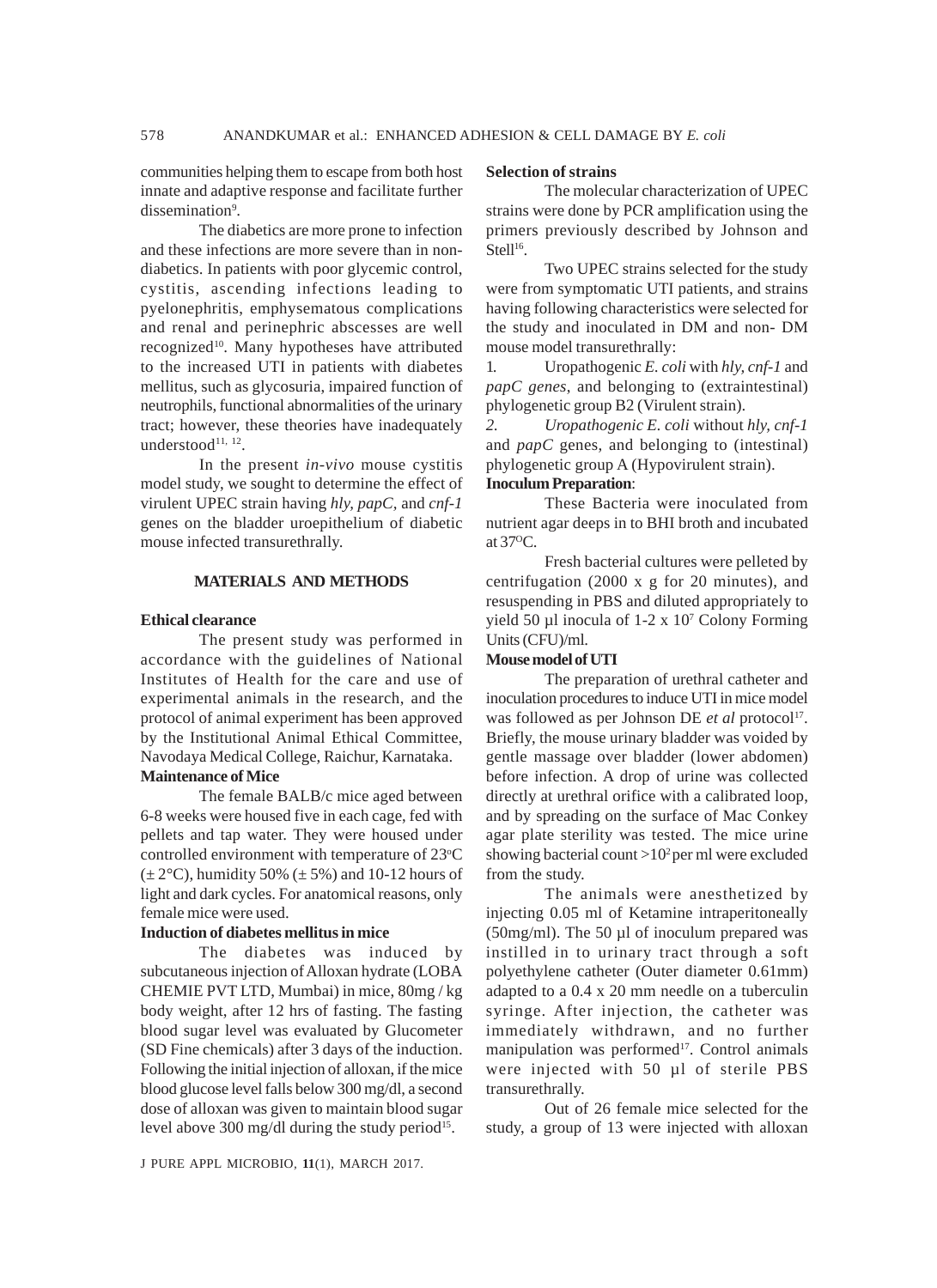hydrate to induce diabetes (DM) and the other group of 13 were used as non-diabetic (non-DM) controls. The mice were tested for the presence of bacteriuria by collecting urine directly on calibrated loop by gentle abdominal massage, and the mice showing bacterial count d"  $10<sup>2</sup>$  UFU/ml were included in the study.

# **Detection of adhesion and Invasion of UPEC to uroepithelium**

Once the animals are sacrificed, the bladder was taken out aseptically. One half of the bladder was homogenized, and bacterial cultures were performed. The other half of the bladder is used to register bacterial adhesion by histopathology and scanning electron microscopy. **Histopathology**

A bit of bladder tissue was placed in 10% formalin for 24 hrs. The resulting formalin-fixed tissue was embedded in paraffin and cut in to  $3 \mu m$ thick sections. The slides were stained with haematoxylin and eosin stain. The histopathology slides were graded by a qualified pathologist in a blinded manner. For each slide, histopathological parameters recorded were – interstitial edema, hemorrhage, leucocyte infiltration, and uroepithelial cell damage. A semi quantitative severity scale (0-4 of each parameter) was used for the evaluation. For each of the four categories assessed, average score of less than one was considered mild effect, score of 2-3 as moderate effect and greater than 3 as severe effect of the strain on the histopathological feature.

# **Bacterial Culture**

The viable count was performed by serial dilutions of homogenized bladder in PBS and plated on Mac Conkey's agar plates. The number of bacteria was expressed as the number of CFU per gram tissue.

### **Tissue fixation for scanning electron microscopy (SEM)**

The bladder tissue in its intact form was fixed overnight at 4°C in 0.1M cacodylate buffer (pH 7.2) containing 0.5% gluteraldehyde. The next day, these fixed tissues, were washed three times with cacodylate buffer and transported to Indian Institute of Chemical Technology (IICT), Hyderabad for SEM.

#### **RESULTS**

From each group of 13 mice, six were inoculated with virulent UPEC strains having hly, pap C and cnf-1 gene, another six with hypovirulent UPEC strains devoid of hly, papC and cnf-1 gene and one with sterile PBS transurethrally in to the bladder. Each set of four mice in combination of DM+ virulent strain, DM+ hypovirulent strain, non-DM + virulent strain and non- DM+ hypovirulent strain were sacrificed at 4 hrs, 24 hrs and 48hrs of post infection. Before sacrificing mice, urine was collected directly on to the loop and cultured for estimation of bacterial count.

#### **Histological score of mice bladder at different time interval**

To measure the *in-vivo* effect of UPEC strains on mouse bladder epithelial cells in different host conditions histological scoring was done (Table -1).

*Virulent UPEC strain*: Moderate leucocyte infiltration (Grade 1.5) and sub mucous edema (Grade 2.0) of mouse bladder was seen DM

| Combination of E. coli<br>strain & mice DM status                                                                        |                      | Adherence                                                       |                              | Edema                |                                          |                                       | <b>Histological Score</b><br>Hemorrhage |                                               |                                        | Leucocyte<br>infiltration    |                                            |                                                       | Epi.<br>Damage                           |                                          |                         |
|--------------------------------------------------------------------------------------------------------------------------|----------------------|-----------------------------------------------------------------|------------------------------|----------------------|------------------------------------------|---------------------------------------|-----------------------------------------|-----------------------------------------------|----------------------------------------|------------------------------|--------------------------------------------|-------------------------------------------------------|------------------------------------------|------------------------------------------|-------------------------|
|                                                                                                                          |                      |                                                                 |                              |                      |                                          |                                       |                                         |                                               |                                        |                              |                                            | 4h 24h 48h 4h 24h 48h 4h 24h 48h 4h 24h 48h           |                                          | 4h 24h 48h                               |                         |
| $DM + Virulent strain$<br>$DM + hypovirulent strain$<br>non $DM + Virulent strain$<br>non $DM + hypovirulent strain = 0$ | $\Omega$<br>$\Omega$ | $0 \quad 0$<br>0.5<br>$0.5$ $0.5$ $0.5$ $0.5$<br>$\overline{0}$ | $\left( \right)$<br>$\Omega$ | $\sim 0$<br>$\theta$ | $2^{\circ}$<br>$\frac{1}{2}$<br>$\theta$ | $0.5 \quad 0$<br>0.5<br>$0.5 \quad 0$ | $\theta$                                | $\overline{0}$<br>$0.5 \quad 0.5$<br>$\theta$ | $\Omega$<br>$\overline{1}$<br>$\theta$ | $\Omega$<br>$\left( \right)$ | 0.5<br>$0.5 \quad 0.5$<br>$\left( \right)$ | $0 \t 1 \t 0.5 \t 1.5 \t 0.5 \t 0$<br>$\Omega$<br>0.5 | $\theta$<br>$\Omega$<br>$\left( \right)$ | $0.5$ 1.5<br>$\Omega$<br>$0.5 \quad 0.5$ | 0.5<br>$\left( \right)$ |

**Table 1.** *In-vivo* effect of *E.coli* strains on bladder epithelium of DM and non- DM mice

Average score of  $\lt$  1: mild histological effect

Average score of 1-3: moderate histological effect

Average score of >3: severe histological effect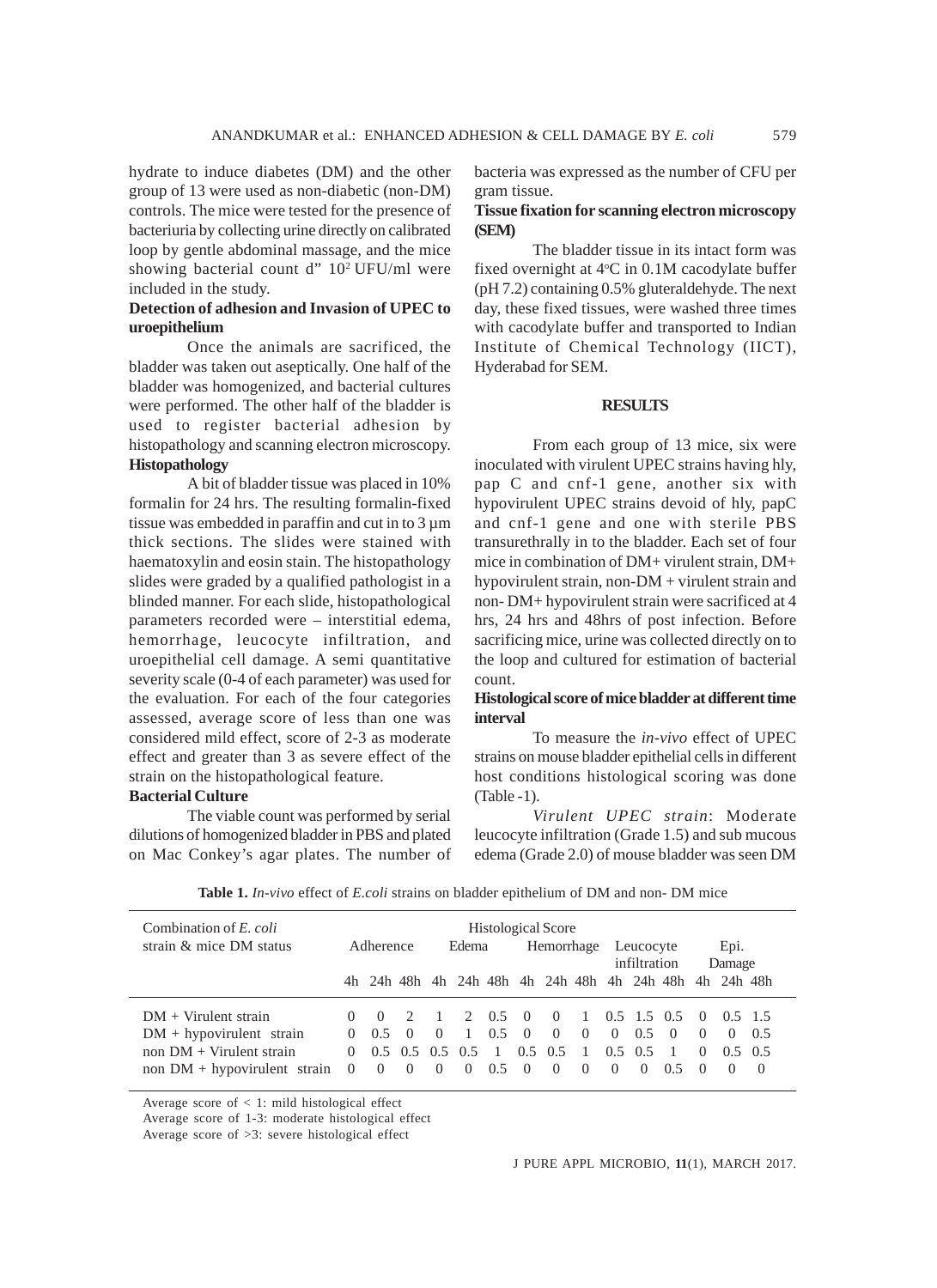mice after 24 hrs of challenge. In non-DM mice leucocyte infiltration and edema was shown a similar pattern with comparatively low histological grade. Hemorrhagic response (grade 1) was seen after 48 hrs of challenge in both DM and non-DM mice. Enhanced bacterial adherence (grade 1.5-2.0) and extensive epithelial cell damage was noticed in DM mice, after 48 hrs of post infection (Figure-1).

*Hypovirulent UPEC strain:* Mild degree (Grade 0.5-1.0) of leucocytic infiltration and edema was seen after 24 hrs of post infection in DM mice and after 48 hrs of post infection in non-DM mice. No hemorrhage was noticed in both the study groups. Minimum amount of bacterial adherence to uroepithelial cells at 24 hrs and sparse epithelial cell damage at 48 hrs of post infection was noticed in DM mice. Neither bacterial adherence to epithelial cells nor epithelial damage was recorded at any time of post infection in non-DM mice.



**Graph 1.** Isolation of UPEC from urine and bladder tissue of infected DM mouse UTI model



**Bacterial count from DM mouse bladder and urine**

*Virulent UPEC strain:* Decreased colony count of 10<sup>5</sup> CFU/gm compared to initial bacterial inoculation of 107 CFU/gm was observed at 4 hrs of post infection and was gradually increased up to 1012 CFU after 48 hrs of post infection. UPEC colony count showed an increasing trend in the bladder culture compared to the urine culture.

*Hypovirulent UPEC strain:* The Colony count from urine was dropped from  $10^4$  to  $10^3$  CFU/ gm after 48 hrs. However, the colony count from bladder was remained at 10<sup>6</sup>CFU/gm at 4 hrs as well as at 48 hrs. of post infection. Similar to virulent strain, hypovirulent A strain has also showed higher colony count of UPEC in the bladder compared to that in the urine (Graph -1).

# **Bacterial count from non-DM mouse bladder and urine**

*Virulent UPEC strain:* Colony count from bladder was increased gradually from  $10^6$  to  $10^8$ 



**Graph 2.** Isolation of UPEC from urine and bladder tissue of infected non-DM mouse UTI model



**Fig. 1.** Histopathological study showing a). subepithelial edema, mild to moderate infiltration of neutrophils, congested blood vessels after 24 hrs, and b) patchy epithelial damage after 48 hrs of challenge with virulent strain in DM mouse bladder

J PURE APPL MICROBIO*,* **11**(1), MARCH 2017.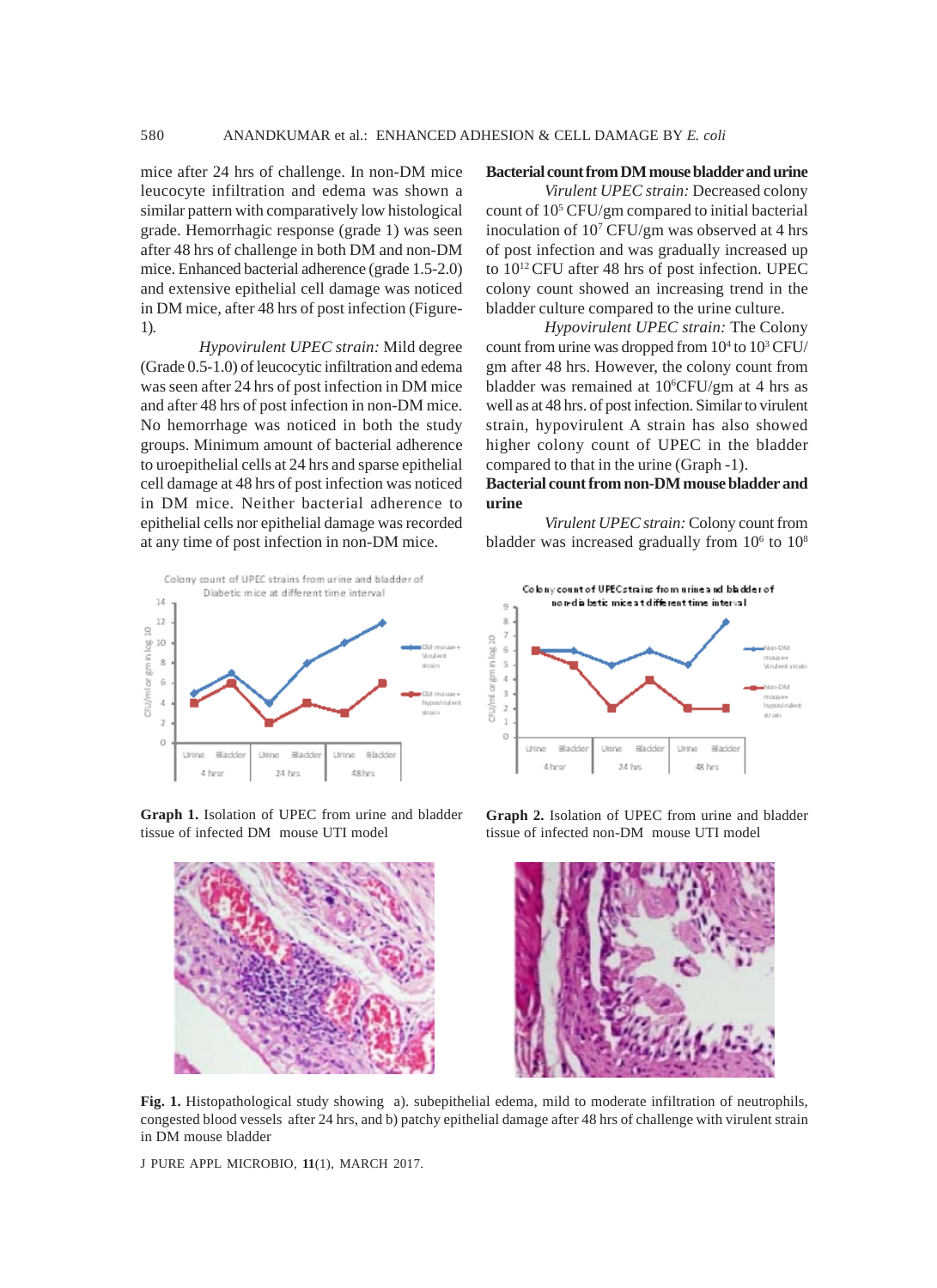CFU/gm at 48 hrs of post infection. However, colony count from urine dropped from  $10<sup>6</sup>$  to  $10<sup>5</sup>$ CFU/ml.

*Hypovirulent UPEC strain:* Colony count from bladder dropped down from  $10^6$  to  $10^2$  CFU/ gm at 24 hrs. and maintained the same after 48 hrs of post infection. Bacterial count from urine gradually decreased from 105 CFU/ml at 4 hrs to 102 CFU/ml at 48 hrs of post infection (Graph - 2). **Scanning electron microscopic study of bacterial attachment**

# **Non-DM mouse bladder challenged with the virulent strain**

SEM of the bladder mucosa showed bacterial adherence after 4 hrs and 24 hrs of challenge. Moderate amount of discrete bacterial population was recorded after 48 hrs post infection (Fig. 2).



**Fig. 2.** Scanning electron micrograph showing bacterial adherence and moderate bacterial population in single and in clusters in non-DM mouse bladder. Bar, 20um (inset bar, 100 um)



**Fig. 3.** Scanning electron micrograph shows patchy epithelial damage and heavy population of bacteria adhering all over the surface & most bacilli are filamentous in DM mouse bladder challenged with group B2 UPEC strain. Bar, 20 um (inset bar, 100um)

#### **DM mouse bladder challenged with the virulent strain**

SEM of the bladder mucosa showed bacterial adherence in single and clusters after 4 hrs, Patchy epithelial damage and large population of bacteria adhering to all over the surface after 24 hrs , and epithelial damage with heavy population of bacteria in large clusters was seen after 48 hrs of post infection. Many bacteria appeared in elongated filamentous form. These filamentous bacteria were occasionally seen looping within and between adjacent superficial cells (Fig. 3).

#### **DISCUSSION**

In the present study, mouse model was chosen, as the other experimental animals like rabbits, rats, and guinea pigs do not parallel urinary tract of humans in receptors for attaching bacteria<sup>19</sup>. Also, it has been shown that the mouse diabetic UTI model is consistent with the features of diabetic human's urinary tract with infection, and can be an important tool for understanding the UPEC pathogenicity in such subjects $13$ .

In the study, diabetic mouse cystitis model showed enhanced inflammatory reaction, bacterial adhesion and destruction of uroepithelium compared to non-diabetic mouse cystitis model. Bacterial adherence and cell destruction was more pronounced by virulent UPEC strain (*hly*+*, papC+* and *cnf1+*gene) in DM mice. The hypovirulent strain showed no appreciable inflammatory reaction and adherence after 48 hrs of post infection in non-DM mice.

The increased leucocyte infiltration and submucous edema of mouse bladder tissue was recorded with virulent strain compared to hypovirulent strain in both DM and non-DM mice at 24 hrs of post infection. Further, the virulent strain showed enhanced bacterial adherence and epithelial damage in DM mice. Hagberg *et al* selected bacterial growth after 24 h and found it as better measure of the early bacterial establishment in the urinary tract. The activation of host defense mechanism in the tissue was indicated by the accumulation of inflammatory cells in the bladder tissue $18$ .

Previously, Smith and co-workers evaluated the relative impact of expression of CNF1 and Hly on bacterial colonization and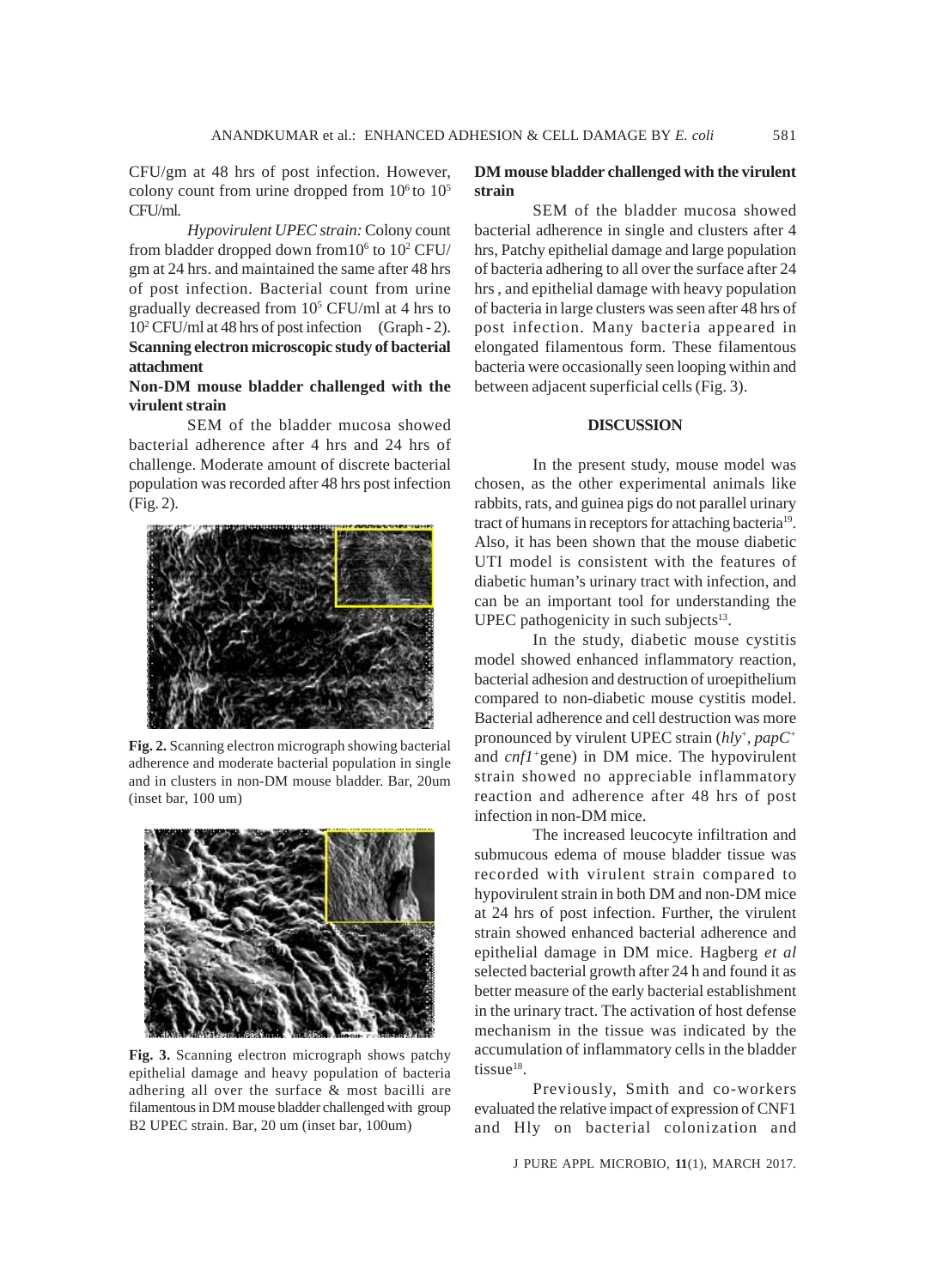histopathology in female mice, and reported that the hemolysin of UPEC evokes widespread flaking of the uroepithelium from the bladder and hemorrhage in bladder tissue within the first 24 hrs after intraurethral inoculation of mice. They have also observed that the combination of CNF1 and Hly contribute to leucocyte infiltration into the bladder at day 1 after infection $19$ .

Mo *et al* hypothesized that the (Tamm-Horsefall protein) THP abnormalities have been associated with diabetes, and such subjects had shown profound reduction in urinary THP. Though granulocyte dysfunction in diabetic subjects could also render more susceptibility to UTI, THP dysfunction can also contribute significantly to the propensity to develop UTI in diabetics independent of the neutrophil status $20$ .

When DM mice bladder model was challenged with virulent UPEC strain, decreased colony count of 105 CFU/gm compared to initial bacterial inoculation of 107 CFU/gm was observed in the early stage of infection and was gradually increased up to 1012 CFU/gm at 48 hrs of post infection. The kinetics of urinary tract colonization by *E. coli* was compared by Rosen *et al* between diabetic and healthy control mice. They observed that *E. coli* efficiently colonized mouse bladder as early as 6h post-infection in both healthy and diabetic mice. The bacterial count in infected bladders of healthy mice decreased to a geometric mean of less than 10<sup>3</sup> CFU per bladder by 72 hrs post infection. Diabetic mouse bladder, on the other hand, retained a high level of bacterial colonization at 72 h post infection.

Our study was in agreement with the report of Mulvey *et al* that the number of bacteria within the bladder decreased substantially (an average of 3 log units) during the first 12 hrs of inoculation via transurethral catheterization in to female mice. The reduction of bacteria correlates with considerable exfoliation of the superficial epithelial cells in mice bladder, and the incursion of neutrophils into the bladder tissue in response to infection<sup>21</sup>.

The scanning electron microscopy of diabetic mouse bladder showed bacterial adherence in single and in clusters at 4 hrs, patchy epithelial damage with a large population of bacteria adhering to all over the surface at 24 hrs of post infection and extensive epithelial damage and

J PURE APPL MICROBIO*,* **11**(1), MARCH 2017.

heavy population of bacteria in large clusters was observed at 48 hrs of challenge. Many of the bacteria were in the filamentous form after 48 hrs of challenge. Mulvey *et al* have also observed that the bacteria associated with the dying superficial cells at 6 hrs after inoculation were frequently elongated, some times reaching the length of above 50 µm. These filamentous bacteria were occasionally seen looping within and between adjacent superficial cells. These observations suggest that UPEC has the capacity to multiply within the superficial bladder cells. Consequently, the UPEC escape from micturation before the host cell absolutely gets exfoliated $21$ .

To conclude, our findings suggest that the combined effect of virulent UPEC strain and diabetic status of mouse showed enhanced adhesion and extensive damage of the uroepithelium in the bladder. It was evident from the study that the majority of bacteria persisted within the mouse bladder at 48 hrs of post infection was protected from the host immunity. Based on these observations, it is possible that many recurrent UTIs may also occur due to revival of UPEC from dormant reservoirs status established within the bladder mucosa following an initial acute infection. Other pathogenic bacteria that are traditionally considered non-invasive may acquire similar strategies to that of UPEC to establish longterm bacterial reservoirs in other tissues, and this *in-vivo* experiment may help us to explain the recurrent nature of many infectious diseases.

#### **REFERENCES**

- 1. Foxman BR, Barlow H, D'Arcy, Gillespie B, Sobel JD. Urinary tract infection: self reported incidence and associated costs*. Annal Epidemiol* 2000; **10:** 509-511.
- 2. Fatima N, Agrawal M, Shukla I, Khan PA. Characterization of uropathogenic *E. coli* in relation to virulence factors. 20121:342, doi: 10.4172/*Scientific reports*. 342.
- 3. Johnson JR. Virulence factors in *Escherichia coli* urinary tract infection. *Clin Microbiol* 1991; **4**: 80-128.
- 4. Wright KJ, Seed PC, Hultgren SJ. Uropathogenic *Escherichia coli* flagella aid in efficient urinary tract colonization. *Infect Immun* 2005; **73**: 7657- 7668.
- 5. Jadhav S, Hussain A, Devi S, Kumar A, Parveen S, Gandham N *et al*. Virulence characteristics